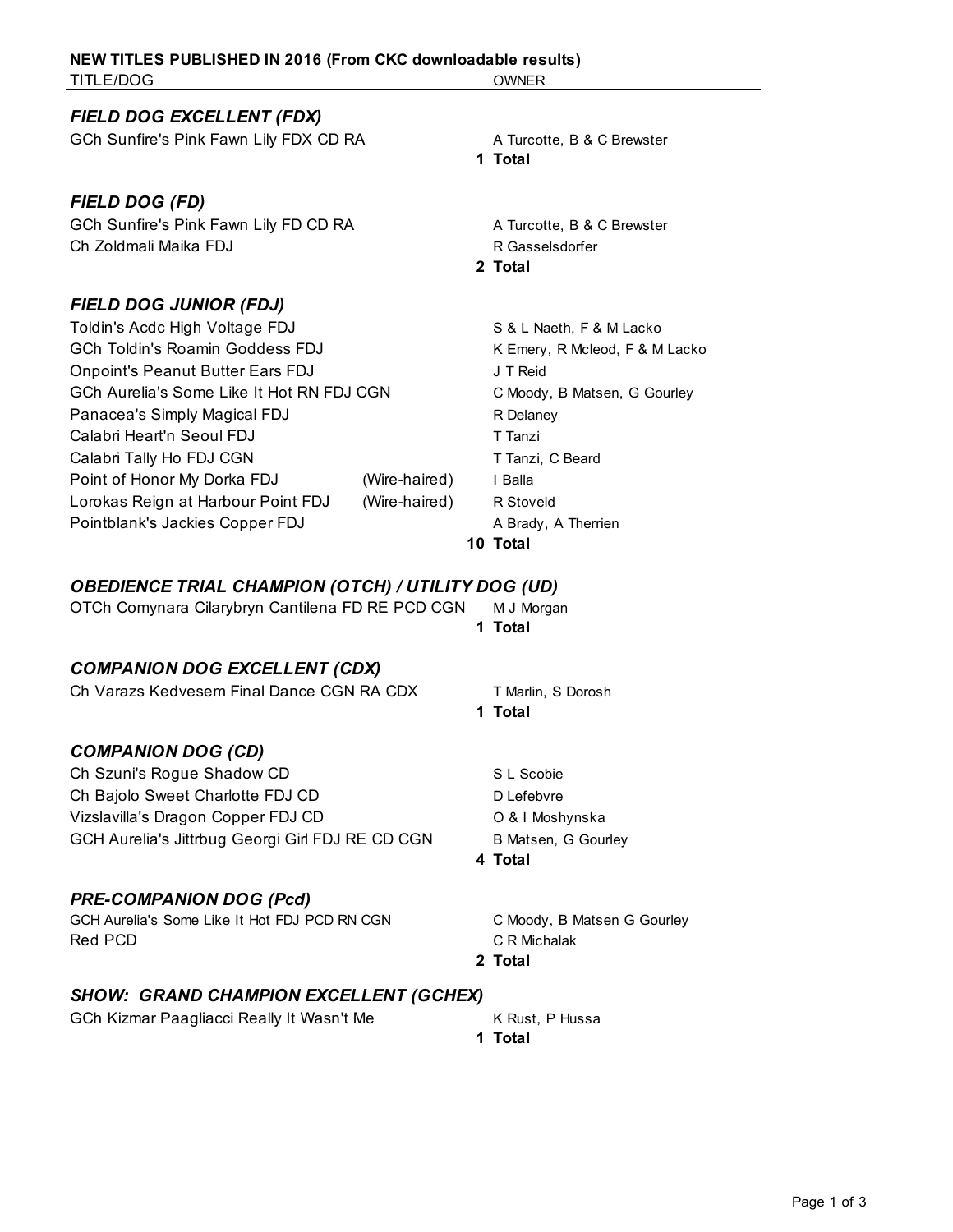| <b>TITLE/DOG</b>                                  |               | <b>OWNER</b>                  |
|---------------------------------------------------|---------------|-------------------------------|
| <b>SHOW: GRAND CHAMPION (GCh)</b>                 |               |                               |
| GCh Kizmar Doran It Started in a Galaxyfarfaraway |               | M & P Kube, K Fisher          |
| GCh Baroque Eastwind's Rude Bwoy Rockas           |               | G & D Dutson                  |
| <b>GCh Lienroc Fair Winds for Sail'n FDJ</b>      |               | T L & G S Corneil             |
| GCh Lekka Thalia By Faithful Miro                 |               | B Caron, M Thibeault          |
| GCh Orokke Azha Goes Supernova                    |               | S Bouchard, L Lalonde         |
| <b>GCh Mywish Stellar</b>                         |               | J Bennett                     |
|                                                   |               | 6 Total                       |
|                                                   |               |                               |
| <b>SHOW CHAMPION (CH)</b>                         |               |                               |
| Ch Kizmar Doran It Started in a Galaxyfarfaraway  |               | M & P Kube, K Fisher          |
| Ch Toldin's Easy Rider Oliver                     |               | S & G Seimens, F & M Lacko    |
| Ch Bonneterre Tikka FDJ                           |               | C L Testen                    |
| Ch Ferngold's Royal Ace of Dezso                  |               | E Wilkes                      |
| Ch Kizmar Pagliacci If You've Got The Time        |               | K Rust, P Hussa, M Lembke     |
| Ch Vizslavilla's She's Got Moxie                  |               | C.L. Testen                   |
| Ch Aurelia's Hot Hot Summer                       |               | B Matsen, G Gourley           |
| Ch Ferngold's Royal Sterling                      |               | <b>E</b> Wilkes               |
| Ch Lekka Thalia By Faithful Miro                  |               | B Caron, M Thibeault          |
| Ch Ferngold's Royal Passion                       |               | E Wilkes                      |
| Ch Mywish Stellar                                 |               | J Bennett                     |
| Ch Aurelia's Houdini Hudson                       |               | M Shuya, B Matsen, G Gourley  |
| Ch Lienroc Echo on My Mind                        |               | L Spyrka, R Peddle            |
| Ch Starcastle's Silent Hunter                     |               | D M & J W Davis, C E & N J Ra |
| Ch Suzu's Star Frangelico                         |               | C E Rappaport, S Nakamura     |
| Ch Starcastle N' Stardust Take Center Stage       |               | C E Rappaport, J Miller       |
| Ch Aurelia's Antares Rigel Summer                 |               | K Sherman, B Matsen, G Gourl  |
| Ch Baroque Eastwind's Rude Bwoy Rockas            |               | G & D Dutson                  |
| Ch Dezertfyre's Wild Blue Yonder                  |               | M & S Wald, K Wald Torgeson   |
| Ch Kelby Creek's Cleopatra Selene                 |               | G & T Shay                    |
| Ch Zoldmali Moka FDJ                              | (Wire-haired) | R Stoveld                     |
| Ch Panacea's Simply Magical                       |               | R Delaney                     |
| Ch Braemarsroses Master Splinter                  |               | K Morrissey                   |
| Ch Calabri Legend of Perseus                      |               | J & P Demacio, T Tanzi        |
| Ch Aurelia's Summer Twist                         |               | B A Matsen, G Gourley         |
| Ch Chakra's Just Watch Her Go                     |               | E C Hopkins                   |
| Ch Akar Shooting Star Saco                        |               | S Levesque Dube, E Bedard, J  |
| Ch Bonneterre Naya Sassy Girl                     |               | R M Rowan                     |
| Ch Rhapsody Dezertfyre Write Ur Stori             |               | S & M Wald, K Wald-Torgeson,  |
| Ch Upcountry's Loam Ranger                        |               | S & K Venry, K Emery          |
|                                                   |               | 30 Total                      |

## *AGILITY INTERMEDIATE (AGI)*

Ch Vihar Ev Ketto Kihivas CD AGI AGNJ NP RN CGN J Sansregret

& N J Rappaport G Gourley Bedard, J Veillette orgeson, M Porfido

**30 Total**

**1 Total**